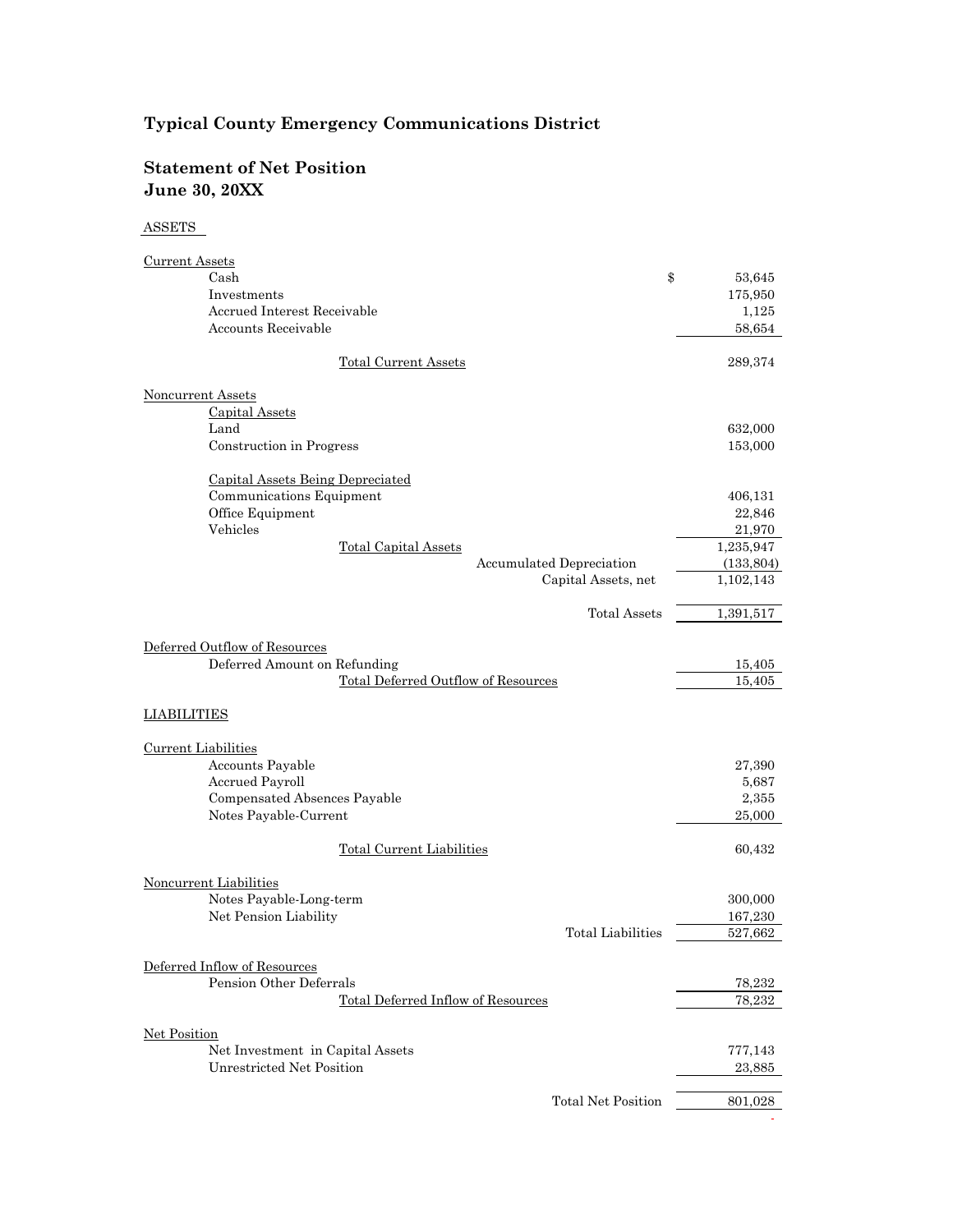### **Statement of Revenues, Expenses and Changes in Net Position For the Year Ended June 30, 20XX**

|                                                   | 20XX          |
|---------------------------------------------------|---------------|
| <b>Operating Revenues:</b>                        |               |
| TECB Distribution of 911 Surcharges (Base Amount) | \$<br>240,387 |
| TECB Distribution of Excess Revenue               | 51,265        |
| Other Operating Revenue                           | 22,093        |
| <b>Total Operating Revenues:</b>                  | 313,745       |
| <b>Operating Expenses:</b>                        |               |
| Salaries and Wages:                               |               |
| Director                                          | 29,775        |
| Administrative Personnel                          | 21,125        |
| Dispatchers/Telecommunicators/Calltaker           | 31,751        |
| Part-time Personnel                               | 1,423         |
| Other Salaries and Wages                          | 17            |
| Total Salaries and Wages:                         | 84.091        |
| Employee Benefits:                                |               |
| Social Security                                   | 5,267         |
| Medicare                                          | 1,231         |
| Medical Insurance                                 | 16,778        |
| Pension Expense                                   | 655           |
| Other Postemployment Benefits                     | 7,806         |
| <b>Total Employee Benefits:</b>                   | 31,737        |
| Contracted Services:                              |               |
| Addressing/Mapping/Database Consultants           | 866           |
| <b>Audit Services</b>                             | 2,000         |
| Contracts with Private Agencies                   | 1,486         |
| Maintenance Agreements                            | 12,985        |
| Janitorial Services                               | 1,840         |
| NCIC/TBI/TIES Expenses                            | 6,920         |
| Lease/Rental-Communications Equipment             | 30,660        |
| Lease/Rental-Office Equipment /Furniture/Fixtures | 327           |
| <b>Total Contracted Services:</b>                 | 57,084        |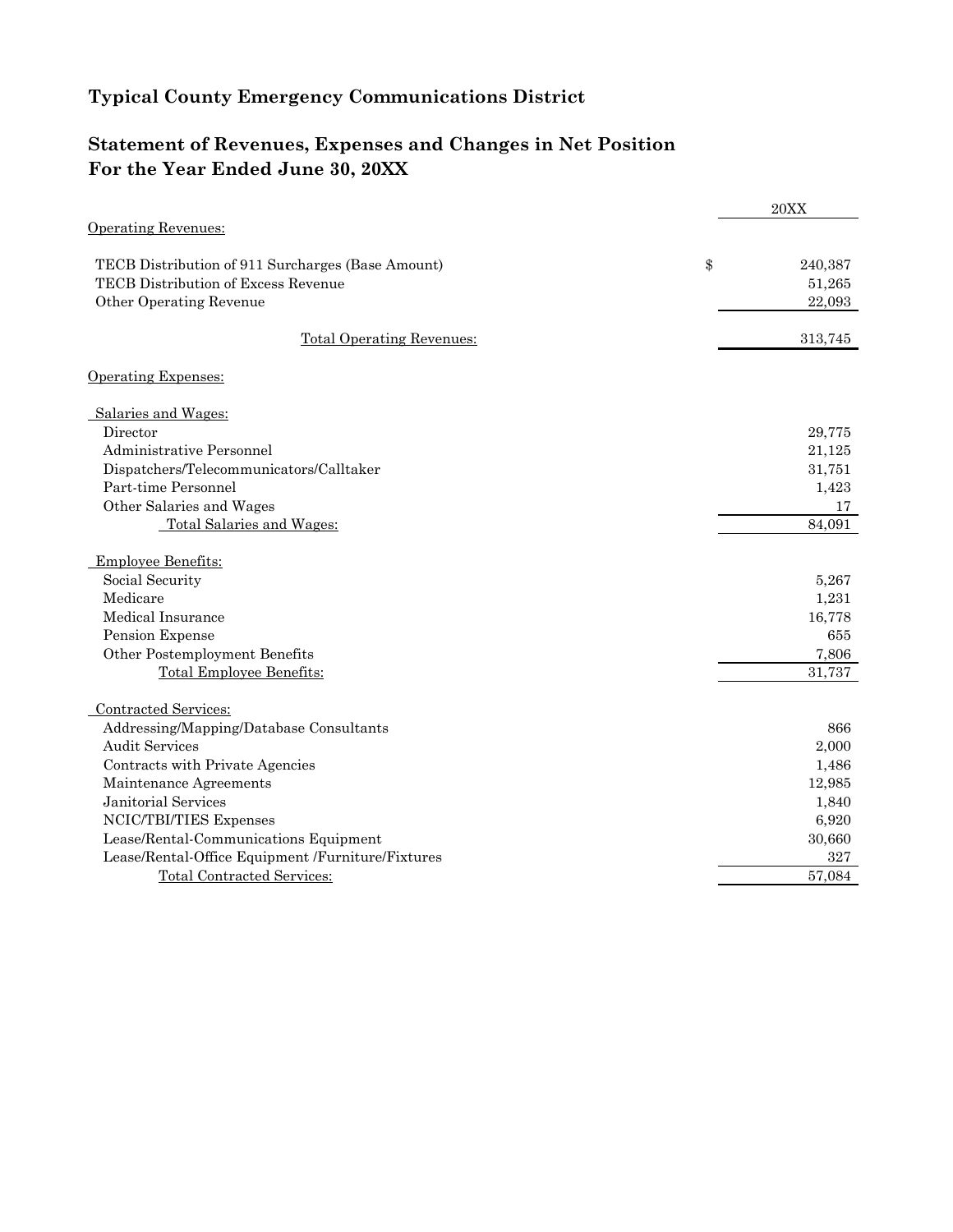## **Statement of Revenues, Expenses and Changes in Net Position (Cont.)**

| Supplies, Materials and Maintenance:                     |         |
|----------------------------------------------------------|---------|
| Office Supplies                                          | 1,364   |
| Janitorial Supplies                                      | 368     |
| Mapping / Addressing Supplies                            | 1,340   |
| Postage                                                  | 174     |
| Equipment Purchases Not Capitalized                      | 879     |
| Utilities-Electric                                       | 3,635   |
| Utilities-Natural Gas / Propane                          | 567     |
| Utilities-Water and Sewer                                | 328     |
| Utilities-General Telephone (Administration Lines)       | 2,995   |
| Utilities-Cell Phones and Pagers                         | 420     |
| Cable / Internet Charges                                 | 1,750   |
| Maintenance and Repairs-Communications Equipment         | 584     |
| Maintenance and Repairs-Buildings and Facilities         | 5,128   |
| Maintenance and Repairs-Office Equipment                 | 77      |
| Maintenance and Repairs-Vehicles                         | 972     |
| Fuel-Gasoline and Diesel                                 | 1,094   |
| Total Supplies, Materials and Maintenance:               | 21,675  |
|                                                          |         |
| Other Charges:                                           |         |
| Dues and Memberships                                     | 475     |
| Training Expenses                                        | 2,322   |
| <b>Travel Expenses</b>                                   | 3,518   |
| Advertising                                              | 1,916   |
| Total Other Charges:                                     | 8,231   |
| Depreciation:                                            |         |
| Depreciation                                             | 24,503  |
| Total Depreciation:                                      | 24,503  |
| <b>Total Operating Expenses:</b>                         | 227,321 |
|                                                          |         |
| Operating Income (Loss):                                 | 86,424  |
| Nonoperating Revenues and (Expenses):                    |         |
| <b>Investment Income</b>                                 | 2,458   |
| Interest Income                                          | 1,975   |
| Net Increase (Decrease) in the Fair Value of Investments | (2,872) |
| Contributions from Primary Government                    | 25,000  |
| TECB-Reimbursements and/or Grants                        | 13,500  |
| Interest Expense                                         | (1,321) |
| Loss on Disposal of Property                             | (1,200) |
| Rental Income                                            | 7,700   |
| Total Nonoperating Revenues and (Expenses):              | 45,240  |
|                                                          |         |
| Income before Capital Contribution:                      | 131,664 |
| Capital Contributions:                                   |         |
| Capital Contributions from Primary Government            | 10,000  |
| Capital Contributions from TECB                          | 25,000  |
| <b>Total Capital Contributions:</b>                      | 35,000  |
| Increase (Decrease) in Net Position                      | 166,664 |
| Net Position-Beginning of Period                         | 634,364 |
| Net Position-End of Period<br>\$                         | 801,028 |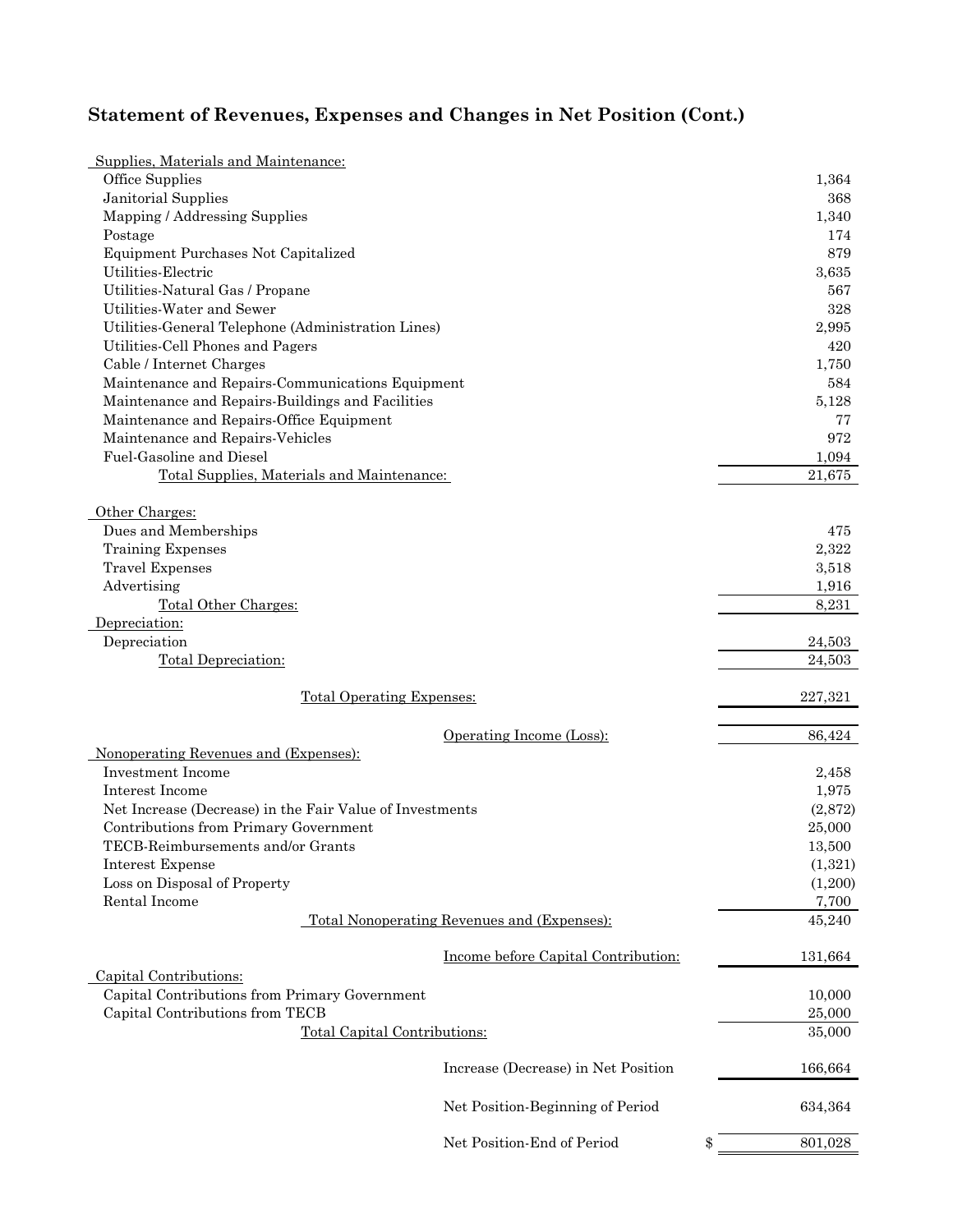# **Statement of Cash Flows June 30, 20XX**

| Cash Flows from Operating Activities                       |            |
|------------------------------------------------------------|------------|
| Cash Received From Surcharges and Other Revenues           | \$320,580  |
| Cash Payments to Suppliers for Goods and Services          | (87, 948)  |
| Cash Payments for Payroll, Taxes and Related Benefits      | (113, 100) |
| Net Cash Provided by Operating Activities                  | 119,532    |
| <b>Cash Flows from Noncapital Financing Activities</b>     |            |
| <b>Grants / Reimbursements TECB</b>                        | 13,500     |
| Contributions from Primary Government                      | 25,000     |
| Net Cash Provided by Noncapital Financing Activities       | 38,500     |
| Cash Flows from Capital and Related Financing Activities   |            |
| Purchase of Capital Assets                                 | (50,000)   |
| Principal Paid on Notes Payable                            | (25,000)   |
| Interest Paid on Notes Payable                             | (1,321)    |
| Capital Contribution by Primary Government                 | 5,000      |
| Capital Contribution by TECB                               | 25,000     |
| Proceed from the Sale of Equipment                         | 16,500     |
| Net Cash Used for Capital and Related Financing Activities | (29, 821)  |
| <b>Cash Flows from Investing Activities</b>                |            |
| <b>Purchase of Investment Securities</b>                   | (130, 750) |
| Proceed from the Sale of Investment Securities             | 5,000      |
| <b>Interest Income Received</b>                            | 3,308      |
| Net Cash Provided from Investing Activities                | (122, 442) |
| Net Increase (Decrease) in Cash and Cash Equivalents       | 5,769      |
| Cash and Cash Equivalents at Beginning of Year             | 47,876     |
| Cash and Cash Equivalents at End of Year                   | \$53,645   |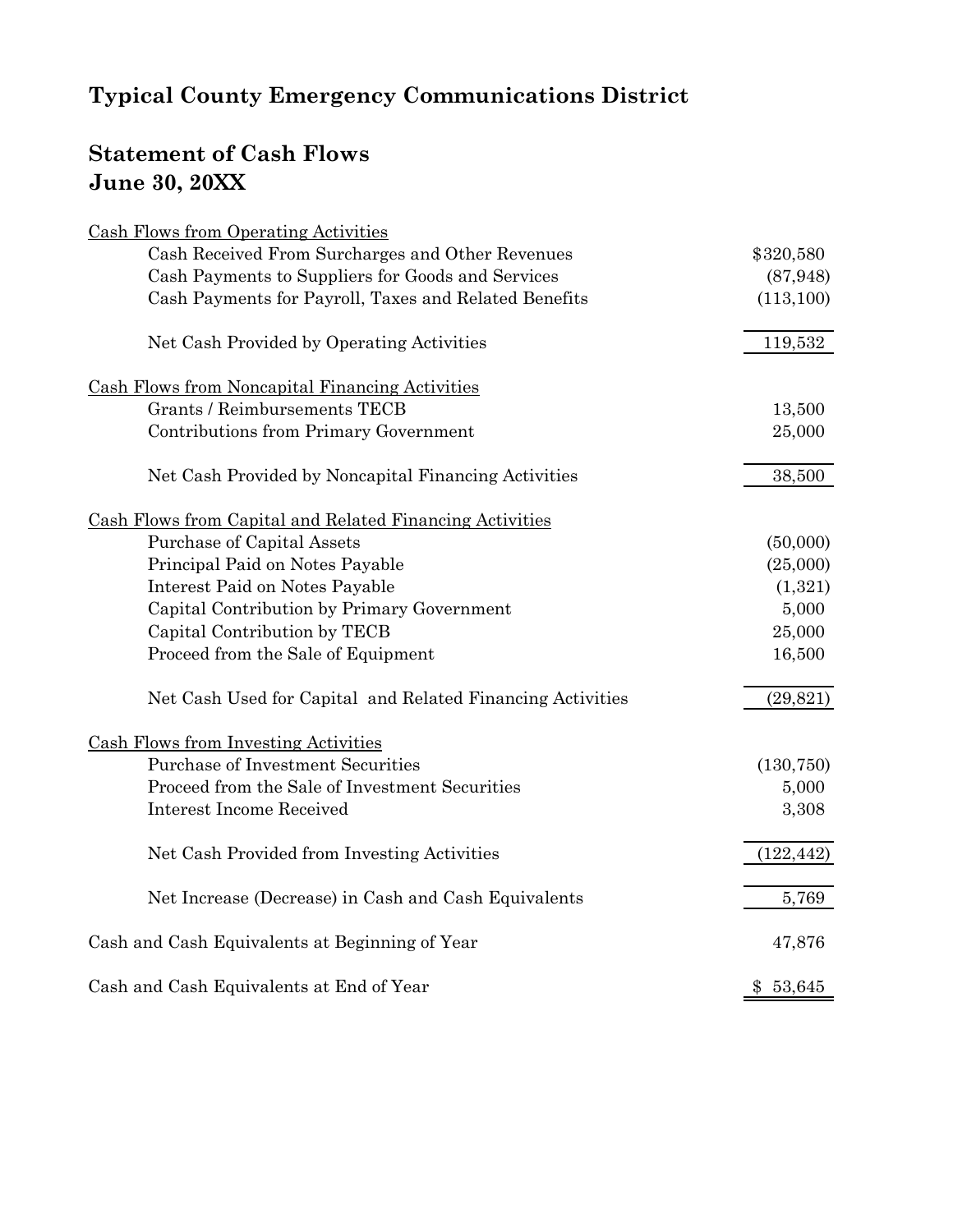## **Statement of Cash Flows (Cont.) June 30, 20XX**

Reconciliation of Net Operating Income (Loss) to Net Cash

## Provided by (Used for) Operating Activities Operating Income (Loss) 86,424 Adjustments to Reconcile Net Operating Income (Loss) to Net Cash Provided by (Used for) Operating Activities Depreciation 24,503 Changes in Assets and Liabilities (Increase) Decrease In Current Receivables 6,835 Increase (Decrease) In Account Payable (958) Increase (Decrease) In Accrued Payroll 977 Increase (Decrease) In Compensated Absence Payable 1,751 Total Adjustments 33,108 Net Cash Provided by Operating Activities 119,532 Reconciliation of Cash with Statement of Cash Flows Cash Per Statement of Net Position 53,645 Investment with Original Maturity of 3 Months of Less 0 Cash and Cash Equivalents June 30, 20XX 53,645 Noncash Investing, Capital and Financing Activities Contribution of Capital Assets from Primary Government 5,000 Decrease in the Fair Value of Investments 2,872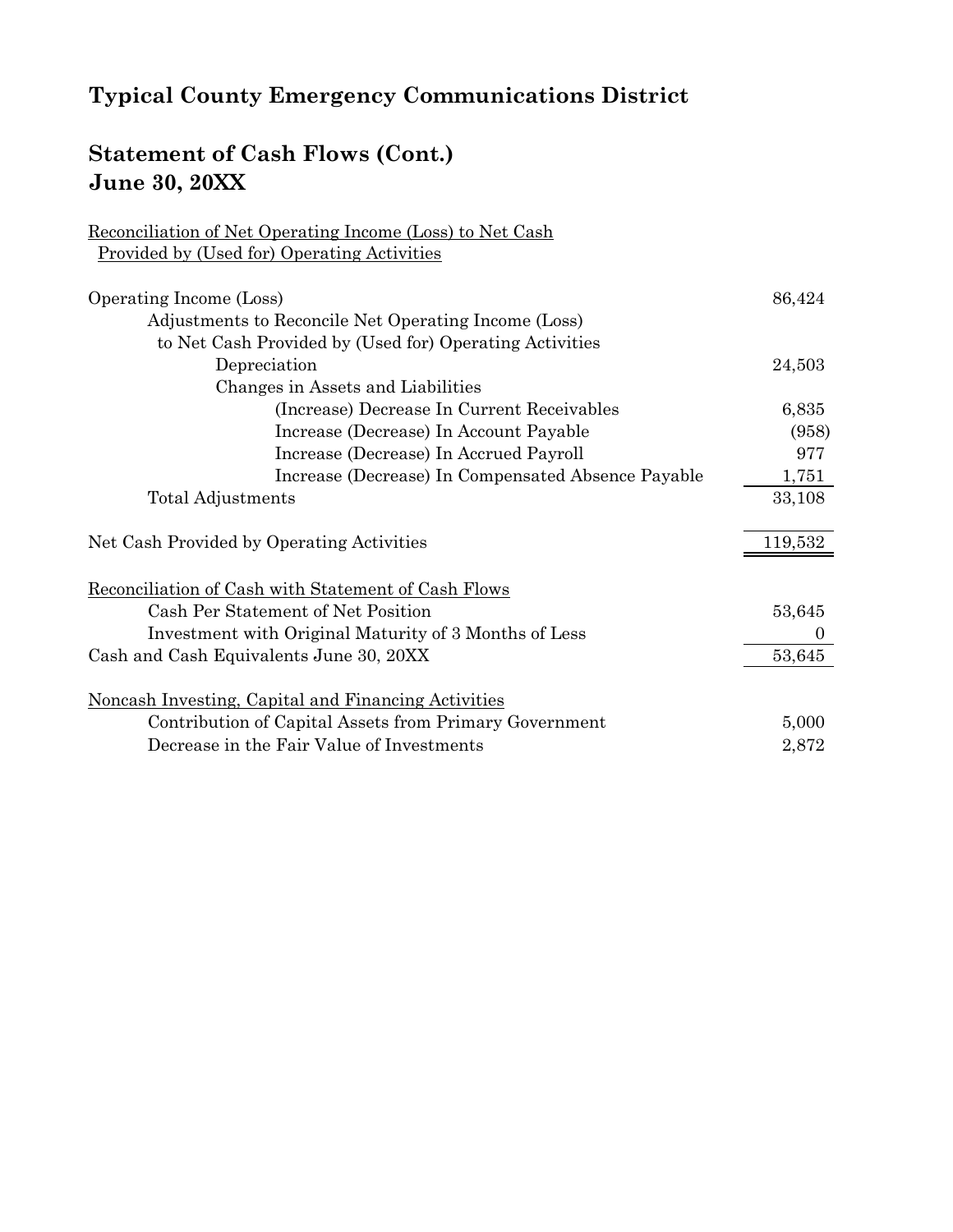#### **Budgetary Comparison Schedule (GAAP Basis) June 30, 20XX**

| Julie JV, 40AA                                    |                 |                 |              |
|---------------------------------------------------|-----------------|-----------------|--------------|
|                                                   | Actual          | Budget          | Variance     |
|                                                   | (Accrual Basis) | (Accrual Basis) | Under (Over) |
| <b>Operating Revenues:</b>                        |                 |                 |              |
| TECB Distribution of 911 Surcharges (Base Amount) | \$<br>240,387   | 241,000         | 613          |
| TECB Distribution of Excess Revenue               | 51,265          | 45,000          | (6, 265)     |
| Other Operating Revenue                           | 22,093          | 20,000          | (2,093)      |
|                                                   |                 |                 |              |
| <b>Total Operating Revenues:</b>                  | 313,745         | 306,000         | (7, 745)     |
| Operating Expenses:                               |                 |                 |              |
| Salaries and Wages:                               |                 |                 |              |
| Director                                          | 29,775          | 29,775          |              |
| Administrative Personnel                          | 21,125          | 21,125          |              |
| Dispatchers/Telecommunicators/Calltaker           | 31,751          | 31,751          |              |
| Part-time Personnel                               | 1,423           | 1,000           | (423)        |
| Other Salaries and Wages                          | 17              |                 | (17)         |
| Total Salaries and Wages:                         | 84,091          | 83,651          | (440)        |
| <b>Employee Benefits:</b>                         |                 |                 |              |
| Social Security                                   | 5,267           | 5,267           |              |
| Medicare                                          | 1,231           | 1,231           |              |
| Medical Insurance                                 | 16,778          | 16,778          |              |
| Pension Expense                                   | 655             | 655             |              |
| Other Postemployment Benefits                     | 7,806           | 6,000           | (1,806)      |
|                                                   |                 |                 |              |
| Total Employee Benefits:                          | 31,737          | 29,931          | (1,806)      |
| Contracted Services:                              |                 |                 |              |
| Addressing/Mapping/Database Consultants           | 866             | 500             | (366)        |
| <b>Audit Services</b>                             | 2,000           | 2,000           |              |
| Contracts with Private Agencies                   | 1,486           | 1,500           | 14           |
| Maintenance Agreements                            | 12,985          | 13,000          | 15           |
| Janitorial Services                               | 1,840           | 1,500           | (340)        |
| NCIC/TBI/TIES Expenses                            | 6,920           | 7,000           | 80           |
| Lease/Rental-Communications Equipment             | 30,660          | 30,660          |              |
| Lease/Rental-Office Equipment /Furniture/Fixtures | 327             | 327             |              |
| <b>Total Contracted Services:</b>                 | 57,084          | 56,487          | (597)        |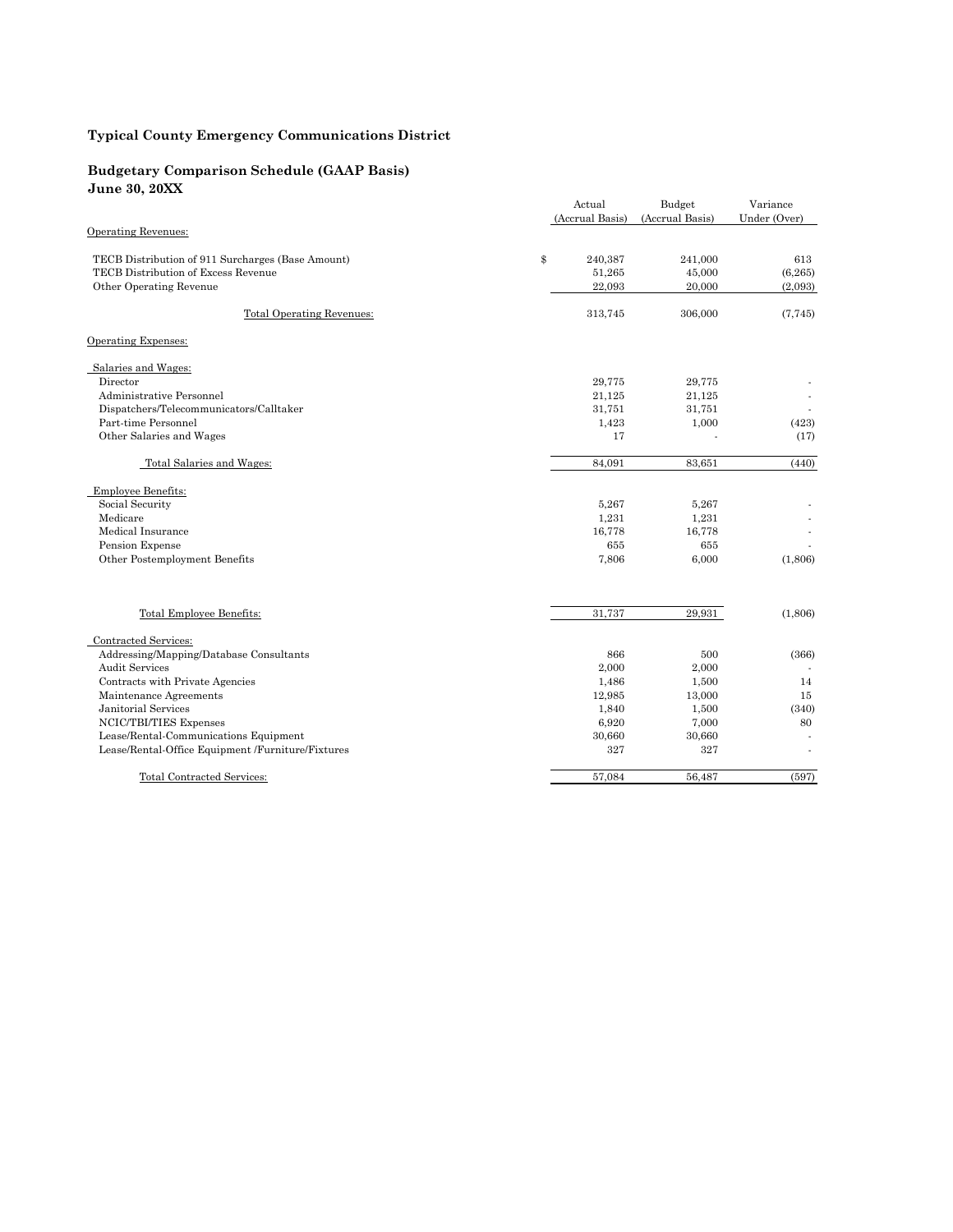### **Budgetary Comparison Schedule (GAAP Basis) (Cont.)**

| Supplies and Materials:                                  |                                             |               |         |                             |
|----------------------------------------------------------|---------------------------------------------|---------------|---------|-----------------------------|
| Office Supplies                                          |                                             | 1,364         | 250     | (1, 114)                    |
| Janitorial Supplies                                      |                                             | 368           | 350     | (18)                        |
| Mapping / Addressing Supplies                            |                                             | 1,340         | 1,200   | (140)                       |
| Postage                                                  |                                             | 174           | 100     | (74)                        |
| Equipment Purchases Not Capitalized                      |                                             | 879           |         | (879)                       |
| Utilities-Electric                                       |                                             | 3,635         | 4,000   | 365                         |
| Utilities-Natural Gas / Propane                          |                                             | 567           | 500     | (67)                        |
| Utilities-Water and Sewer                                |                                             | 328           | 300     | (28)                        |
| Utilities-General Telephone (Administration Lines)       |                                             | 2,995         | 3,500   | 505                         |
| Utilities-Cell Phones and Pagers                         |                                             | 420           | 350     | (70)                        |
| Cable / Internet Charges                                 |                                             | 1,750         | 1,900   | 150                         |
| Maintenance and Repairs-Communications Equipment         |                                             | 584           | 750     | 166                         |
| Maintenance and Repairs-Buildings and Facilities         |                                             | 5,128         | 6,000   | 872                         |
| Maintenance and Repairs-Office Equipment                 |                                             | 77            | 200     | 123                         |
| Maintenance and Repairs-Vehicles                         |                                             | 972           | 1,000   | 28                          |
| Fuel-Gasoline and Diesel                                 |                                             | 1.094         | 1,300   | 206                         |
|                                                          |                                             |               |         |                             |
| Total Supplies and Materials:                            |                                             | 21,675        | 21,700  | $\bf 25$                    |
| Other Charges:                                           |                                             |               |         |                             |
| Dues and Memberships                                     |                                             | 475           | 400     | (75)                        |
| <b>Training Expenses</b>                                 |                                             | 2,322         | 2,500   | 178                         |
| Travel Expenses                                          |                                             | 3,518         | 5,000   | 1,482                       |
| Advertising                                              |                                             | 1,916         | 2,000   | 84                          |
| Total Other Charges:                                     |                                             | 8,231         | 9,900   | 1,669                       |
| Depreciation:                                            |                                             |               |         |                             |
| Depreciation                                             |                                             | 24,503        | 24,503  |                             |
| Total Depreciation:                                      |                                             | 24,503        | 24,503  | $\mathcal{L}_{\mathcal{A}}$ |
| Total Operating Expenses:                                |                                             | 227,321       | 226,172 | (1, 149)                    |
|                                                          | Operating Income (Loss):                    | 86,424        | 79,828  | (6,596)                     |
| Nonoperating Revenues and (Expenses):                    |                                             |               |         |                             |
| Investment Income                                        |                                             | 2,458         | 2,000   | (458)                       |
| Interest Income                                          |                                             | 1,975         | 2,500   | 525                         |
| Net Increase (Decrease) in the Fair Value of Investments |                                             | (2,872)       | 100     | 2,972                       |
| Contributions from Primary Government                    |                                             | 25,000        | 25,000  |                             |
| TECB-Reimbursements and/or Grants                        |                                             | 13,500        | 20,000  | 6,500                       |
| Interest Expense                                         |                                             | (1,321)       | (1,300) | (21)                        |
| Loss on Disposal of Property                             |                                             | (1,200)       | (150)   | (1,050)                     |
| Rental Income                                            |                                             | 7,700         | 8,000   | 300                         |
|                                                          | Total Nonoperating Revenues and (Expenses): | 45,240        | 56,150  |                             |
|                                                          | Income before Capital Contribution:         | 131,664       | 135,978 | 4,314                       |
|                                                          |                                             |               |         |                             |
| Capital Contributions:                                   |                                             |               |         |                             |
| Capital Contributions from Primary Government            |                                             | 10,000        | 10,000  |                             |
| Capital Contributions from TECB                          |                                             | 25,000        | 25,000  |                             |
| Total Capital Contributions:                             |                                             | 35,000        | 35,000  |                             |
|                                                          |                                             |               |         |                             |
|                                                          | Increase (Decrease) in Net Position         | 166,664       | 170,978 | 4,314                       |
|                                                          | Net Position-Beginning of Period            | 634,364       | 634,364 |                             |
|                                                          | Net Position-End of Period                  | \$<br>801,028 | 805,342 | 4,314                       |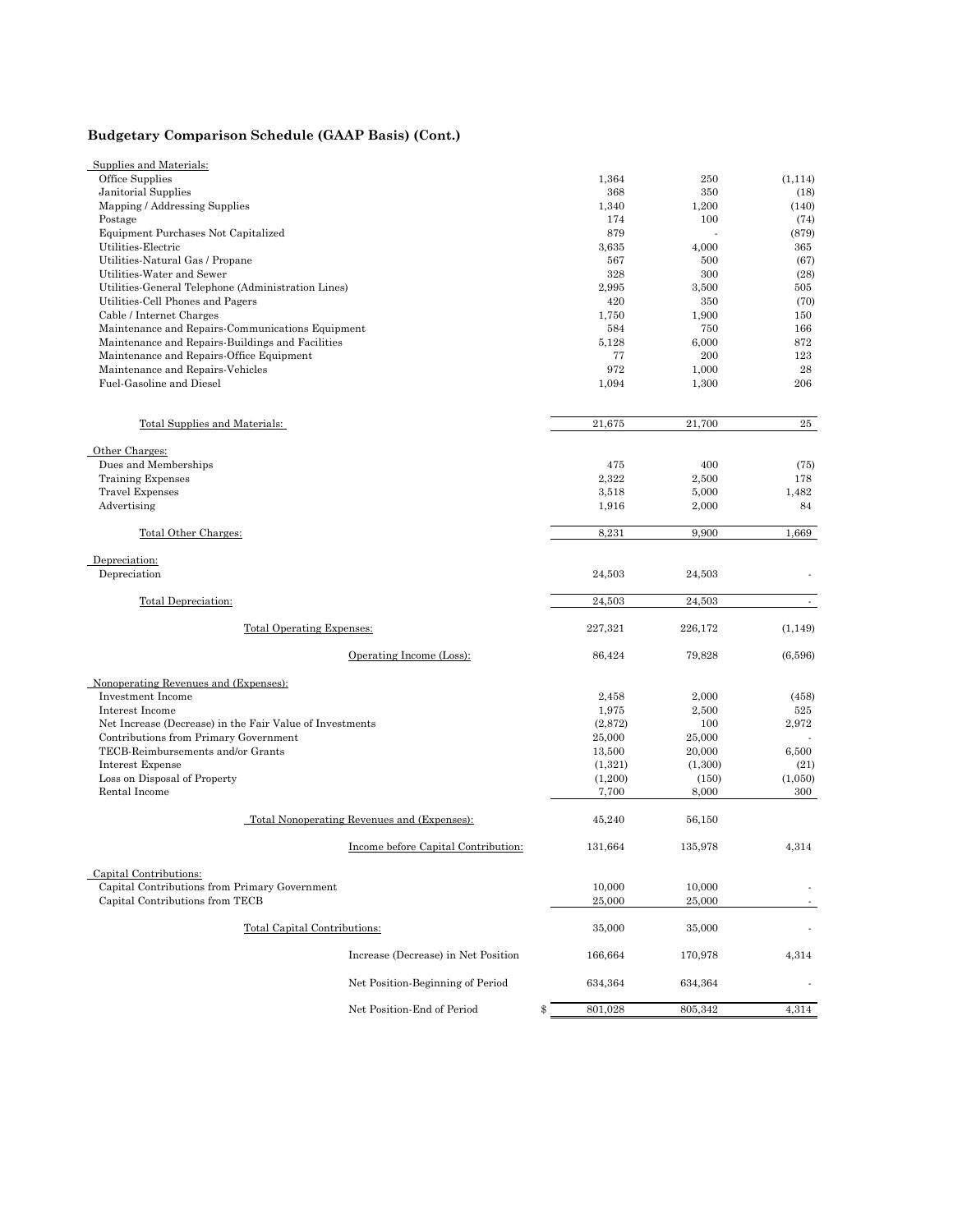#### **Budgetary Comparison Schedule (Cash Basis Budget) June 30, 20XX**

|                                                   | Actual        | Budget       | Variance     |
|---------------------------------------------------|---------------|--------------|--------------|
|                                                   | (Cash Basis)  | (Cash Basis) | Under (Over) |
| Revenues                                          |               |              |              |
| TECB Distribution of 911 Surcharges (Base Amount) | \$<br>244,587 | 241,000      | (3,587)      |
| TECB Distribution of Excess Revenue               | 53,900        | 50,000       | (3,900)      |
| Other Operating Revenue                           | 22,093        | 25,000       | 2,907        |
| Interest Income                                   | 850           | 2,000        | 1,150        |
| <b>Investment Income</b>                          | 2,458         | 2,500        | 42           |
| Contributions from Primary Government             | 25,000        | 25,000       |              |
| TECB-Reimbursements and/or Grants                 | 13,500        | 20,000       | 6,500        |
| Capital Contributions from Primary Government     | 5,000         | 10,000       | 5,000        |
| Capital Contributions from TECB                   | 25,000        | 25,000       |              |
| Sale of Equipment                                 | 16,500        | 10,000       | (6,500)      |
| Rental Income                                     | 7,700         | 8,000        | 300          |
|                                                   |               |              |              |
| Total Cash Basis Revenues:                        | 416,588       | 418,500      | 1,912        |
| Expenses:                                         |               |              |              |
| Salaries and Wages:                               |               |              |              |
| Director                                          | 28,825        | 29,775       | 950          |
| Administrative Personnel                          | 20,447        | 21,125       | 678          |
| Dispatchers/Telecommunicators/Calltaker           | 30,651        | 31,751       | 1,100        |
| Part-time Personnel                               | 1,423         | 1,500        | 77           |
| Other Salaries and Wages                          | 17            |              | (17)         |
| Total Salaries and Wages:                         | 81.363        | 84,151       | 2,788        |
| Employee Benefits:                                |               |              |              |
| Social Security                                   | 5,267         | 5,267        |              |
| Medicare                                          | 1,231         | 1,231        |              |
| Medical Insurance                                 | 16,778        | 16,778       |              |
| Pension Expense                                   | 655           | 655          |              |
| Other Postemployment Benefits                     | 7,806         | 6,000        | (1,806)      |
| Total Employee Benefits:                          | 31,737        | 29,931       | (1,806)      |
| Contracted Services:                              |               |              |              |
| Addressing/Mapping/Database Consultants           | 866           | 900          | 34           |
| <b>Audit Services</b>                             | 2,600         | 2,000        | (600)        |
| Contracts with Private Agencies                   | 1,486         | 1,500        | 14           |
| Maintenance Agreements                            | 13,343        | 13,000       | (343)        |
| Janitorial Services                               | 1,840         | 1,500        | (340)        |
| NCIC/TBI/TIES Expenses                            | 6,920         | 7,000        | 80           |
| Lease/Rental-Communications Equipment             | 30,660        | 30,660       |              |
| Lease/Rental-Office Equipment /Furniture/Fixtures | 327           | 327          |              |
| Total Contracted Services:                        | 58,042        | 56,887       | (1, 155)     |